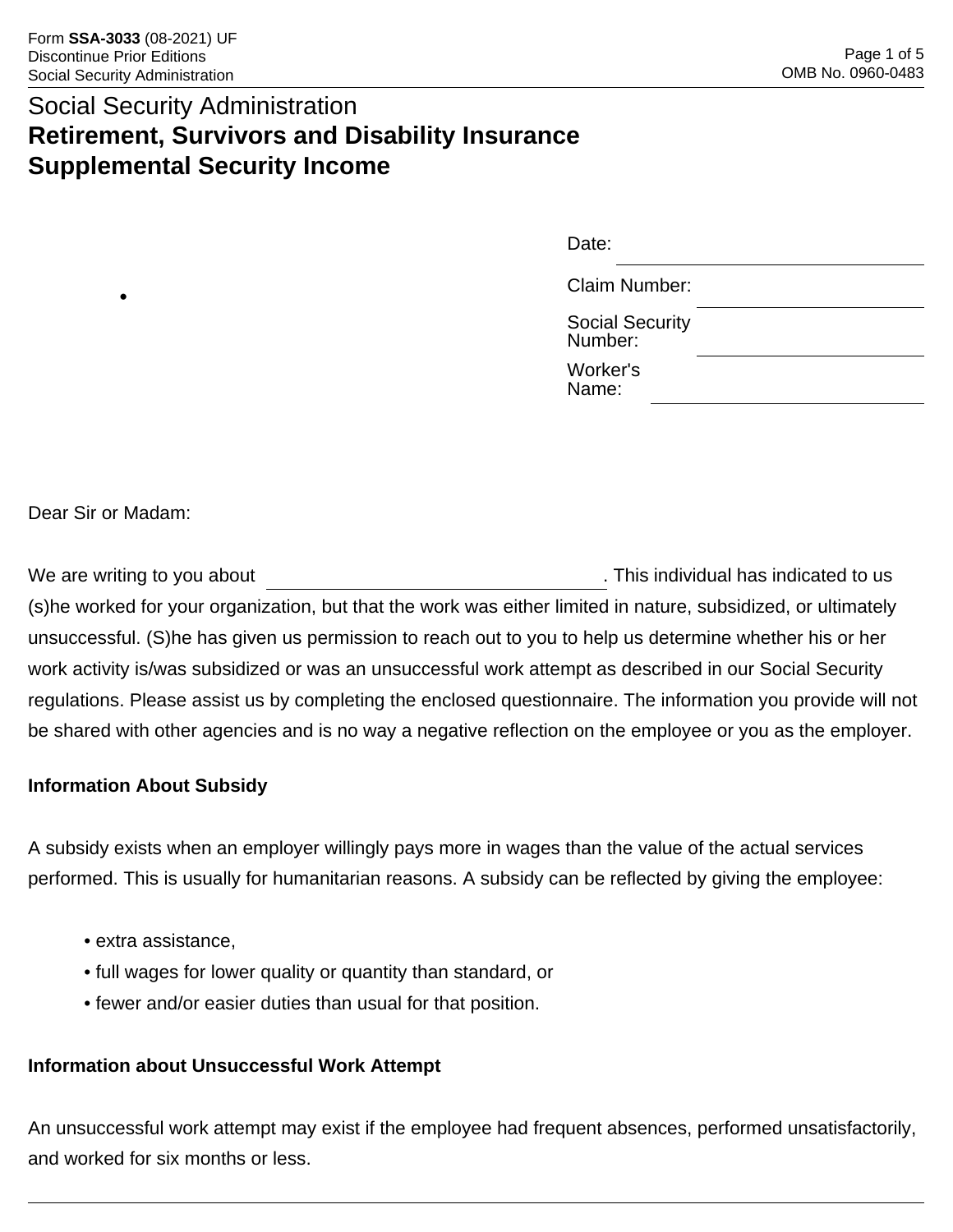Social Security Number:

#### **What We Need You To Do**

Please have **Example 20** direct supervisor or another person having direct knowledge of the employee's work activity complete the work activity questionnaire. We would appreciate it if you would complete, sign and return the questionnaire to this office within 7 days using the enclosed envelope. If you have any questions, or if you would rather provide this information over the phone, please call and ask for

Thank you for your time and assistance.

Manager/Adjudicator Name Position Title

Enclosure:

Work Activity Questionnaire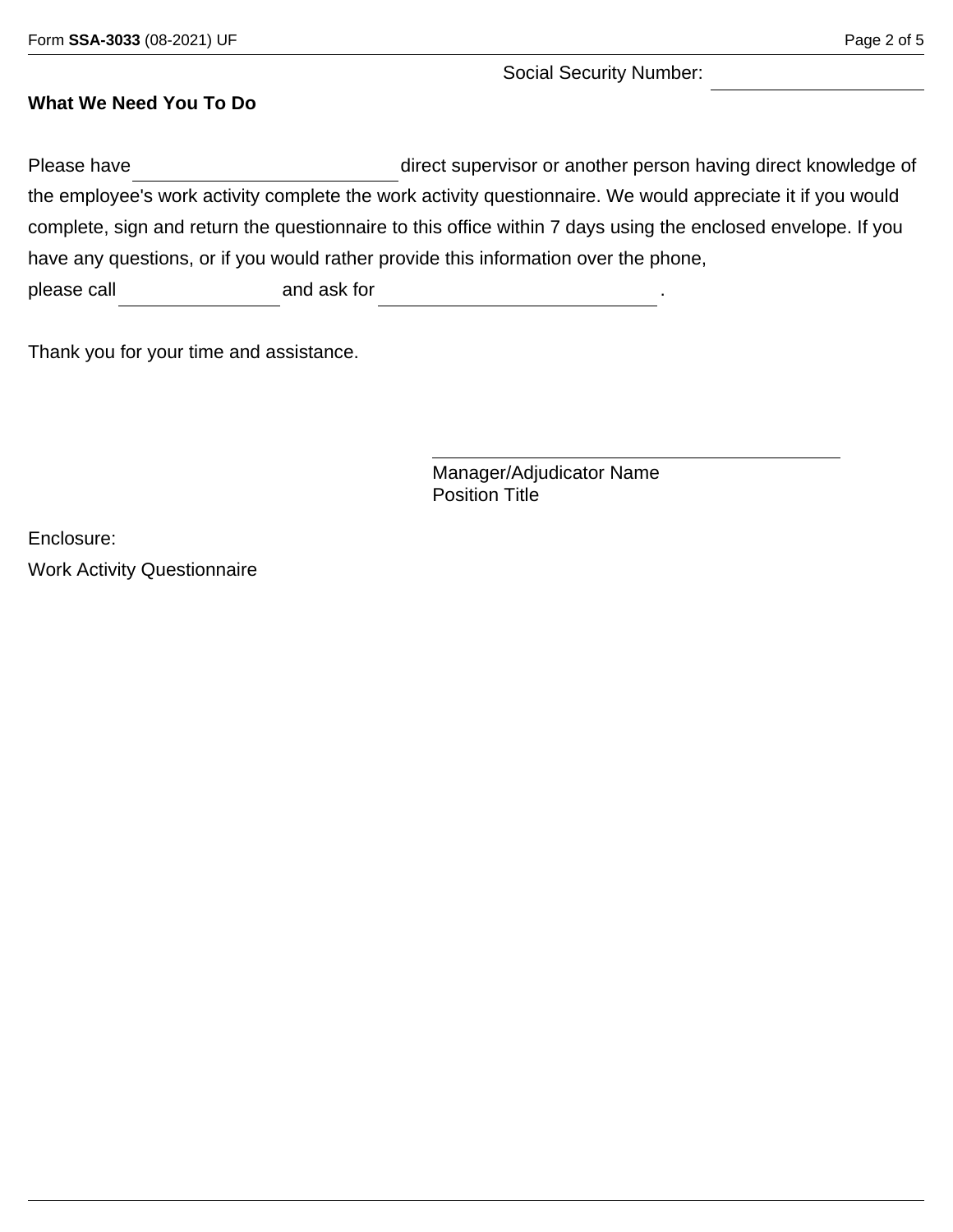Social Security Number:

#### **Privacy Act Statement Collection and Use of Personal Information**

Sections 221, 223(d), 1612(b)(4), and 1614(a)(3) of the Social Security Act, as amended, allow us to collect this information. Furnishing us this information is voluntary. However, failing to provide all or part of the information may prevent an accurate and timely decision on any claim filed.

We will use the information you provide to validate unsuccessful work attempts and subsidies, and to determine benefits eligibility. We may also share the information for the following purposes, called routine uses:

- To contractors and other Federal agencies, as necessary, for the purpose of assisting us in the efficient administration of our programs. We will disclose information under this routine use only in situations in which we may enter into a contractual or similar agreement to obtain assistance in accomplishing an SSA function relating to this system of records, and
- To claimants, prospective claimants (other than the data subject), and their authorized representatives or representative payees, to the extent necessary to pursue Social Security claims; to representative payees, when the information pertains to individuals for whom they serve as representative payees, for the purpose of assisting us in administering representative payment responsibilities under the Social Security Act; and to representative payees, for the purpose of assisting them in performing their duties as payees, including receiving and accounting for benefits for individuals for whom they as payees.

In addition, we may share this information in accordance with the Privacy Act and other Federal laws. For example, where authorized, we may use and disclose this information in computer matching programs, in which our records are compared with other records to establish or verify a person's eligibility for Federal benefit programs and for repayment of incorrect or delinquent debts under these programs.

A list of additional routine uses is available in our Privacy Act System of Records Notices (SORN) 60-0089, Claims Folders System, as published in the Federal Register (FR) on October 31, 2019, at 84 FR 58422; 60-0090, Master Beneficiary Record, as published in the FR on January 11, 2006, at 71 FR 1826; and 60-0103, Supplemental Security Income Record and Special Veterans Benefits, at 71 FR 1830. Additional information, and a full listing of all of our SORNs, is available on our website at [www.ssa.gov/privacy.](www.ssa.gov/privacy)

**Paperwork Reduction Act Statement** - This information collection meets the requirements of 44 U.S.C. § 3507, as amended by section 2 of the Paperwork Reduction Act of 1995. You do not need to answer these questions unless we display a valid Office of Management and Budget (OMB) control number. We estimate that it will take about 15 minutes to read the instructions, gather the facts, and answer the questions. *Send only comments regarding this burden estimate or any other aspect of this collection, including suggestions for reducing this burden to: SSA, 6401 Security Blvd, Baltimore, MD 21235-6401.*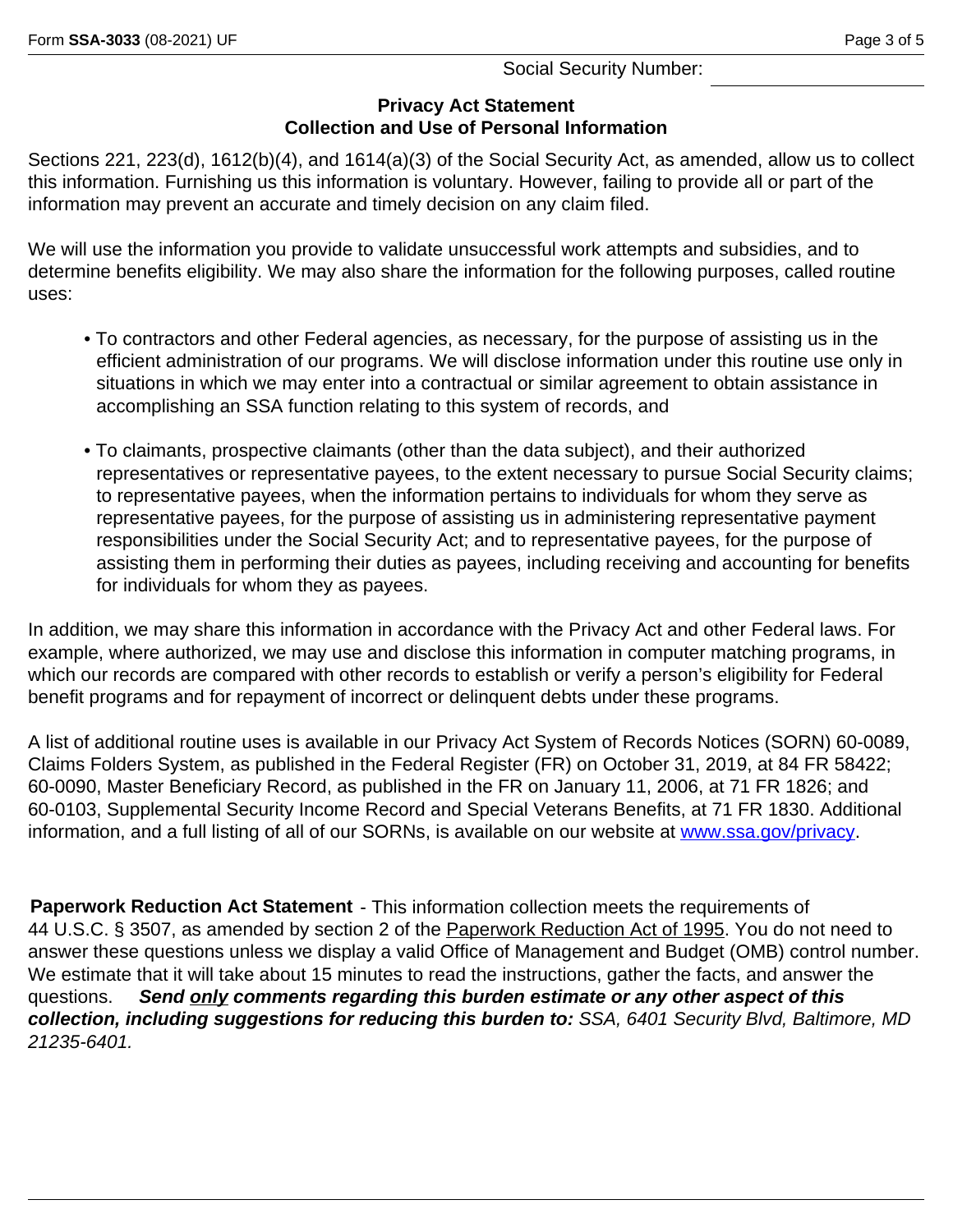# **Work Activity Questionnaire**

| <b>Business Name:</b>                                                                                                                                                           |                                               |                         |  |  |
|---------------------------------------------------------------------------------------------------------------------------------------------------------------------------------|-----------------------------------------------|-------------------------|--|--|
| Employee's<br>Job Title:                                                                                                                                                        |                                               |                         |  |  |
| Hourly Wage:                                                                                                                                                                    | Hours per Week:                               |                         |  |  |
| Date Work Started:                                                                                                                                                              | Date Work Stopped:                            |                         |  |  |
| <b>Section 1</b>                                                                                                                                                                |                                               |                         |  |  |
| 1. Does the employee complete all the usual duties required for his/her position?                                                                                               |                                               | Yes<br><b>No</b>        |  |  |
| 2. Is the employee able to complete all of the job duties without special assistance?                                                                                           |                                               | <b>No</b><br>Yes        |  |  |
| 3. Does the employee regularly report for work as scheduled?                                                                                                                    |                                               | No<br>Yes               |  |  |
| 4. On average, does the employee complete his/her work in the same amount of<br>time as employees in similar positions?                                                         |                                               | No<br>Yes               |  |  |
| 5. Please indicate the type(s) of special assistance, if any, the employee receives on the job that is not<br>regularly given to other employees. (Check all that apply)        |                                               |                         |  |  |
| Fewer or easier duties<br>Irregular hours                                                                                                                                       | Special transportation                        |                         |  |  |
| Less hours                                                                                                                                                                      | More breaks/rest periods<br>Frequent absences |                         |  |  |
| Lower production standards<br>Extra help/supervision                                                                                                                            |                                               | Lower quality standards |  |  |
| Special equipment                                                                                                                                                               |                                               |                         |  |  |
| 6. Based on the information above, approximately how would you rate the productivity of the employee<br>compared to other employees in similar positions and similar pay rates? |                                               |                         |  |  |
| 50% or less of other employees' productivity                                                                                                                                    | 80% of other employees' productivity          |                         |  |  |
| 60% of other employees' productivity                                                                                                                                            | 90% of other employees' productivity          |                         |  |  |
| 70% of other employees' productivity<br>100% of other employees' productivity                                                                                                   |                                               |                         |  |  |
| 7. Are you paying the employee more per hour than you would another employee in<br>a similar position?                                                                          |                                               | No<br>Yes               |  |  |
| If Yes, what would you pay another employee in a similar position per hour?                                                                                                     |                                               |                         |  |  |